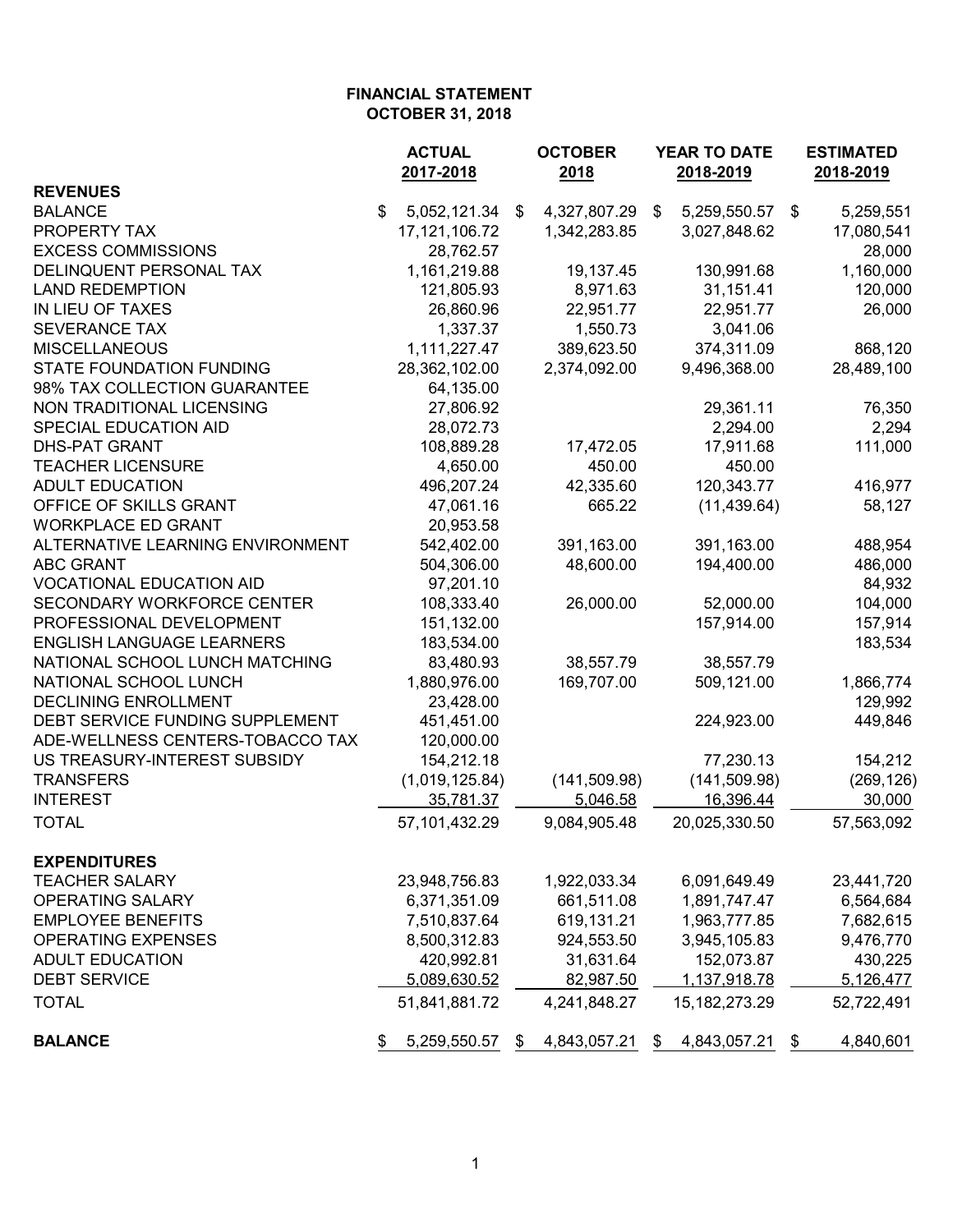|                                                                                                                                      | <b>ACTUAL</b><br>2017-2018<br><b>BUILDING FUND</b> | <b>OCTOBER</b><br>2018            | <b>YEAR TO DATE</b><br>2018-2019                   | <b>ESTIMATED</b><br>2018-2019 |  |  |
|--------------------------------------------------------------------------------------------------------------------------------------|----------------------------------------------------|-----------------------------------|----------------------------------------------------|-------------------------------|--|--|
| <b>REVENUES</b>                                                                                                                      |                                                    |                                   |                                                    |                               |  |  |
| <b>BALANCE</b>                                                                                                                       | \$.                                                |                                   | 13,406,862.49 \$ 10,165,944.68 \$ 11,493,672.12 \$ | 11,493,672                    |  |  |
| <b>GOOD FAITH DEPOSIT</b><br><b>ACADEMIC FACILITIES PARTNERSHIP</b><br><b>DEBT SAVINGS TRANSFER</b><br>NET REMAINING REFUNDING BONDS |                                                    |                                   |                                                    | 3,000,000                     |  |  |
| <b>INTEREST</b><br>REFUND PRIOR YEAR EXPENDITURES                                                                                    | 34,840.44<br>300.83                                | 8,611.97                          | 23,179.31                                          | 25,000                        |  |  |
| TRANSFER-OPERATING                                                                                                                   | 750,000.00                                         |                                   |                                                    |                               |  |  |
| <b>TRANSFERS-TURF</b>                                                                                                                | 27,250.00                                          |                                   |                                                    | 30,000                        |  |  |
| <b>TOTAL</b>                                                                                                                         | 14,219,253.76                                      | 10,174,556.65                     | 11,516,851.43                                      | 14,548,672                    |  |  |
| <b>EXPENDITURES</b>                                                                                                                  |                                                    |                                   |                                                    |                               |  |  |
| <b>LAND</b>                                                                                                                          | 617,723.11                                         |                                   |                                                    |                               |  |  |
| <b>PURCHASED SERVICES</b>                                                                                                            | 714,906.99                                         | 105,029.15                        | 404,376.98                                         | 218,000                       |  |  |
| <b>EQUIPMENT &amp; FURNITURE</b><br><b>BUILDINGS-REMODELING</b>                                                                      | 53,470.06                                          |                                   | 17,251.41                                          | 192,800                       |  |  |
| <b>BUILDINGS-NEW &amp; ADDITIONS</b>                                                                                                 |                                                    | 486,913.79                        | 844,187.36                                         | 6,950,000                     |  |  |
| <b>RENTAL-EQUIPMENT &amp; VEHICLES</b>                                                                                               | 17,342.96                                          |                                   |                                                    |                               |  |  |
| <b>FEES</b>                                                                                                                          | 390.00                                             |                                   |                                                    |                               |  |  |
| <b>SUPPLIES</b>                                                                                                                      | 14,884.99                                          | 6,438.60                          | 9,352.69                                           | 150,000                       |  |  |
| <b>IMPROVEMENTS</b>                                                                                                                  | 1,306,863.53                                       |                                   | 665,507.88                                         | 445,000                       |  |  |
| <b>TOTAL</b>                                                                                                                         | 2,725,581.64                                       | 598,381.54                        | 1,940,676.32                                       | 7,955,800                     |  |  |
| <b>BALANCE</b>                                                                                                                       | 11,493,672.12                                      | 9,576,175.11                      | 9,576,175.11                                       | 6,592,872.00                  |  |  |
|                                                                                                                                      |                                                    |                                   |                                                    |                               |  |  |
| <b>BALANCE</b>                                                                                                                       | 2,307,240.00                                       | 2,660,530.00                      | 2,660,530.00                                       | 2,660,530.00                  |  |  |
| <b>INTEREST</b>                                                                                                                      | 44,164.16                                          | 24,280.02                         | 24,280.02                                          | 44,164.00                     |  |  |
| TRANSFERS<br><b>SINKING FUND PAYMENTS</b>                                                                                            | 309,125.84                                         | 141,509.98                        | 141,509.98                                         | 309,126                       |  |  |
|                                                                                                                                      |                                                    |                                   |                                                    |                               |  |  |
| <b>BALANCE</b>                                                                                                                       | 2,660,530.00                                       | 2,826,320.00                      | 2,826,320.00                                       | 3,013,820                     |  |  |
| <b>TOTAL BUILDING FUND</b>                                                                                                           |                                                    | \$ 14,154,202.12 \$ 12,402,495.11 | \$12,402,495.11                                    | 9,606,692<br>\$               |  |  |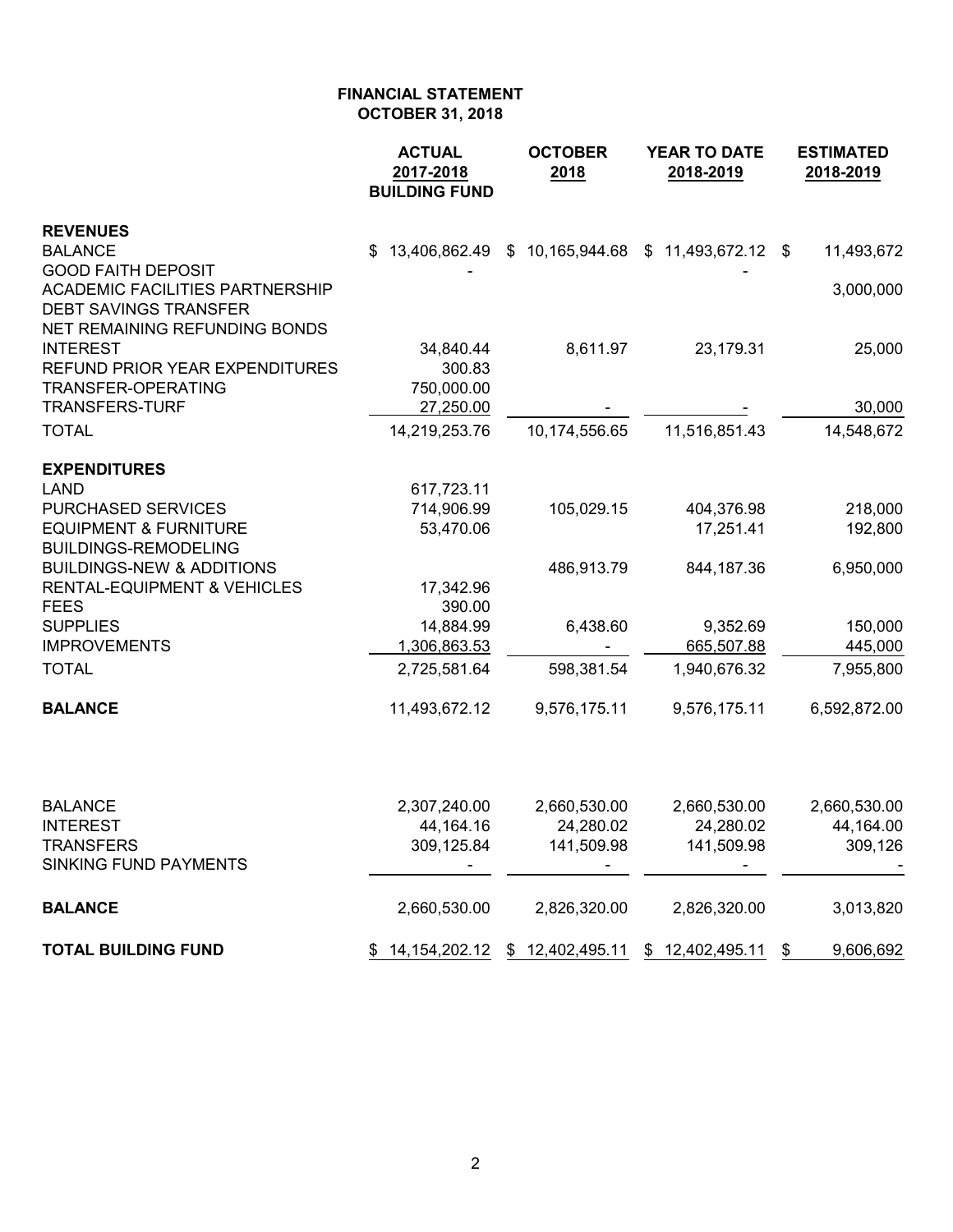## **ACTUAL OCTOBER YEAR TO DATE 2017-2018 2018 2018-2019**

#### **BUILDING FUND-ADULT EDUCATION**

| <b>REVENUES</b>                      |                    |   |               |   |          |
|--------------------------------------|--------------------|---|---------------|---|----------|
| <b>BALANCE</b>                       | \$<br>11,820.41 \$ |   | $5,194.18$ \$ |   | 7,161.00 |
| <b>GENERAL IMPROVEMENT PAYMENT</b>   |                    |   |               |   |          |
| REFUND PRIOR YEAR EXPENDITURE        |                    |   |               |   |          |
| <b>TOTAL</b>                         | 11,820.41          |   | 5,194.18      |   | 7,161.00 |
| <b>EXPENDITURES</b>                  |                    |   |               |   |          |
| ARCHITECT & ENGINEERS                |                    |   |               |   |          |
| <b>PURCHASED SERVICES</b>            | 150.00             |   |               |   |          |
| <b>LAND &amp; IMPROVEMENTS</b>       |                    |   |               |   |          |
| <b>BUILDINGS-NEW &amp; ADDITIONS</b> |                    |   |               |   |          |
| <b>SUPPLIES</b>                      | 4,509.41           |   |               |   | 284.46   |
| <b>EQUIPMENT</b>                     |                    |   |               |   | 1,682.36 |
| <b>TOTAL</b>                         | 4,659.41           |   |               |   | 1,966.82 |
| <b>BALANCE</b>                       | \$<br>7,161.00     | S | 5,194.18      | S | 5,194.18 |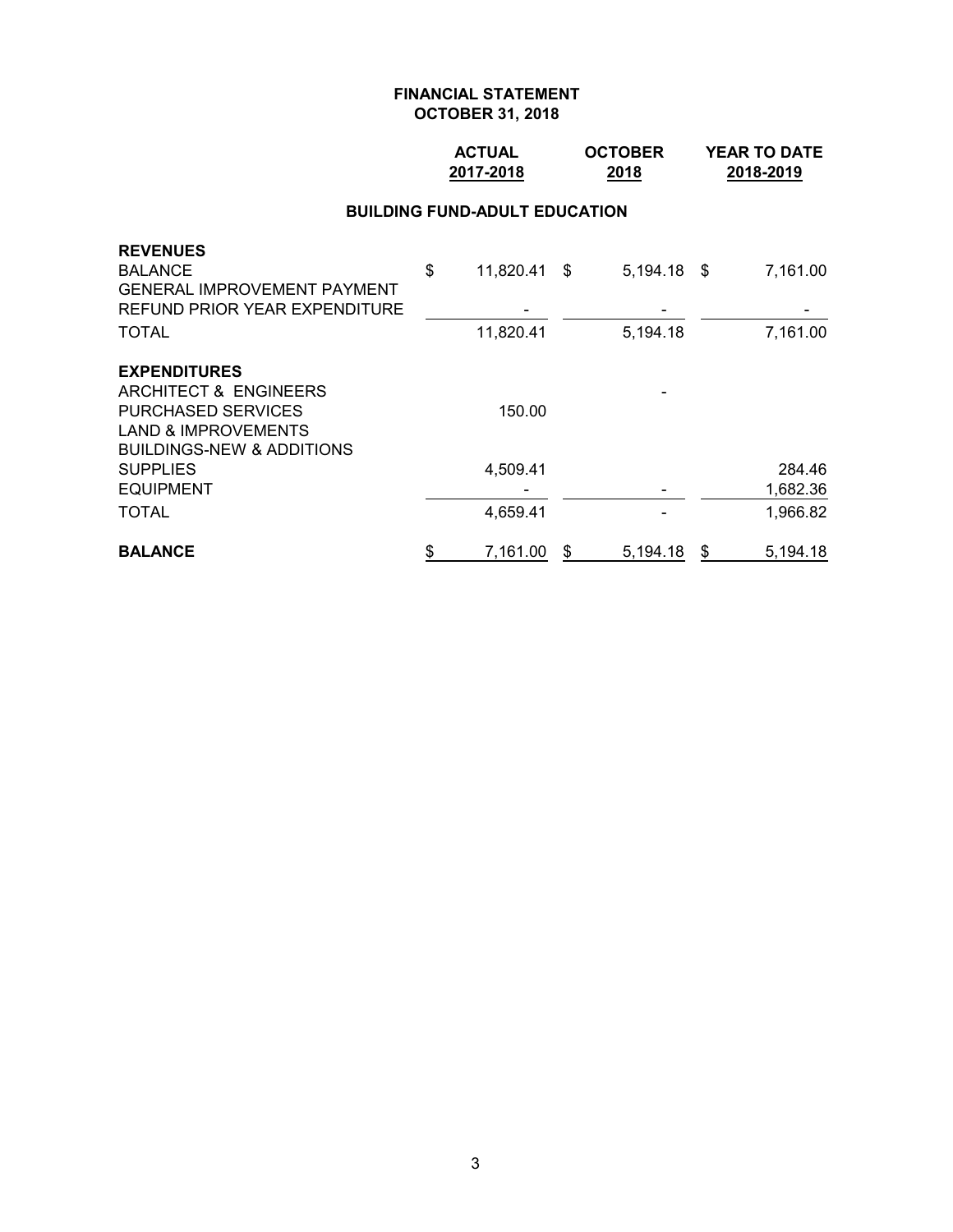|                                               | <b>ACTUAL</b><br>2017-2018 |                         |                | <b>OCTOBER</b><br>2018 | YEAR TO DATE<br>2018-2019 |    | <b>ESTIMATED</b><br>2018-2019 |
|-----------------------------------------------|----------------------------|-------------------------|----------------|------------------------|---------------------------|----|-------------------------------|
|                                               |                            | <b>FEDERAL PROGRAMS</b> |                |                        |                           |    |                               |
| <b>REVENUES</b>                               |                            |                         |                |                        |                           |    |                               |
| <b>BALANCE</b>                                | $\mathfrak{S}$             | 78,420.01               | $\mathfrak{P}$ | $(185, 362.95)$ \$     | 212,872.68                | \$ | 212,873                       |
| TITLE I, ESEA                                 |                            | 1,593,416.19            |                | 360,928.59             | 692,432.71                |    | 1,569,142                     |
| ARKANSAS MEDICAID PROGRAM                     |                            | 86,363.76               |                | 261.24                 | 261.24                    |    | 11,842                        |
| TITLE VI-B, ESEA                              |                            | 1,233,105.04            |                | 104,412.59             | 276,167.48                |    | 1,293,164                     |
| EARLY CHILDHOOD HANDICAPPED                   |                            | 8,435.82                |                |                        |                           |    |                               |
| <b>ARMAC</b>                                  |                            | 142,662.81              |                | 38,482.31              | 87,370.86                 |    | 57,657                        |
| <b>CHAPTER 1, MIGRANT</b>                     |                            | 155,623.77              |                | 11,605.13              | 23,210.26                 |    | 167,410                       |
| <b>TITLE IIA</b>                              |                            | 201,915.27              |                |                        |                           |    | 212,694                       |
| <b>TITLE III</b>                              |                            | 42,881.94               |                | 27,377.46              | 29,780.30                 |    | 86,192                        |
| TITLE IV                                      |                            | 34,648.17               |                | 17,406.22              | 17,406.22                 |    | 105,288                       |
| <b>ROTC REIMBURSEMENT</b>                     |                            | 52,150.86               |                |                        |                           |    | 41,948                        |
| DHS-CHILD CARE & DEVELOPMENT                  |                            |                         |                |                        |                           |    |                               |
| <b>ADULT ED</b>                               |                            | 106,193.63              |                | 19,785.62              | 26,812.10                 |    | 106,194                       |
| <b>TOTAL</b>                                  |                            | 3,735,817.27            |                | 394,896.21             | 1,366,313.85              |    | 3,864,403                     |
| <b>EXPENDITURES</b>                           |                            |                         |                |                        |                           |    |                               |
| <b>TITLE I</b>                                |                            | 1,717,276.52            |                | 262,075.99             | 866,729.59                |    | 1,894,539                     |
| ARKANSAS MEDICAID PROGRAM                     |                            | 56,530.25               |                |                        | 1,593.71                  |    | 80,000                        |
| <b>ARMAC</b>                                  |                            | 151,106.72              |                | 7,469.03               | 21,270.55                 |    | 89,000                        |
| TITLE VI-B PASSTHRU                           |                            | 1,233,105.04            |                | 109,905.50             | 362,565.07                |    | 1,293,164                     |
| EARLY CHILDHOOD HANDICAPPD                    |                            | 8,435.82                |                |                        |                           |    |                               |
| <b>CHAPTER 1, MIGRANT</b><br><b>TITLE IIA</b> |                            | 155,623.77              |                | 11,605.13              | 34,815.39                 |    | 167,410                       |
| <b>ROTC</b>                                   |                            | 52,150.86               |                | 2,205.00               | 6,615.00                  |    | 41,948                        |
| <b>ADULT EDUCATION</b>                        |                            | 95,796.73               |                | 5,487.33               | 32,299.43                 |    | 106,194                       |
| <b>TITLE III</b>                              |                            | 42,214.12               |                | 4,884.01               | 31,754.67                 |    | 86,859                        |
| TITLE IV                                      |                            |                         |                | 6,414.61               | 23,820.83                 |    | 105,288                       |
| DHS-CHILD CARE & DEVELOPMENT                  |                            | 307.86                  |                |                        |                           |    |                               |
| <b>VOCATIONAL EDUCATION</b>                   |                            | 10,396.90               |                |                        |                           |    |                               |
| <b>TOTAL</b>                                  |                            | 3,522,944.59            |                | 410,046.60             | 1,381,464.24              |    | 3,864,403                     |
| <b>BALANCE</b>                                | \$                         | 212,872.68              | \$             | $(15, 150.39)$ \$      | $(15, 150.39)$ \$         |    |                               |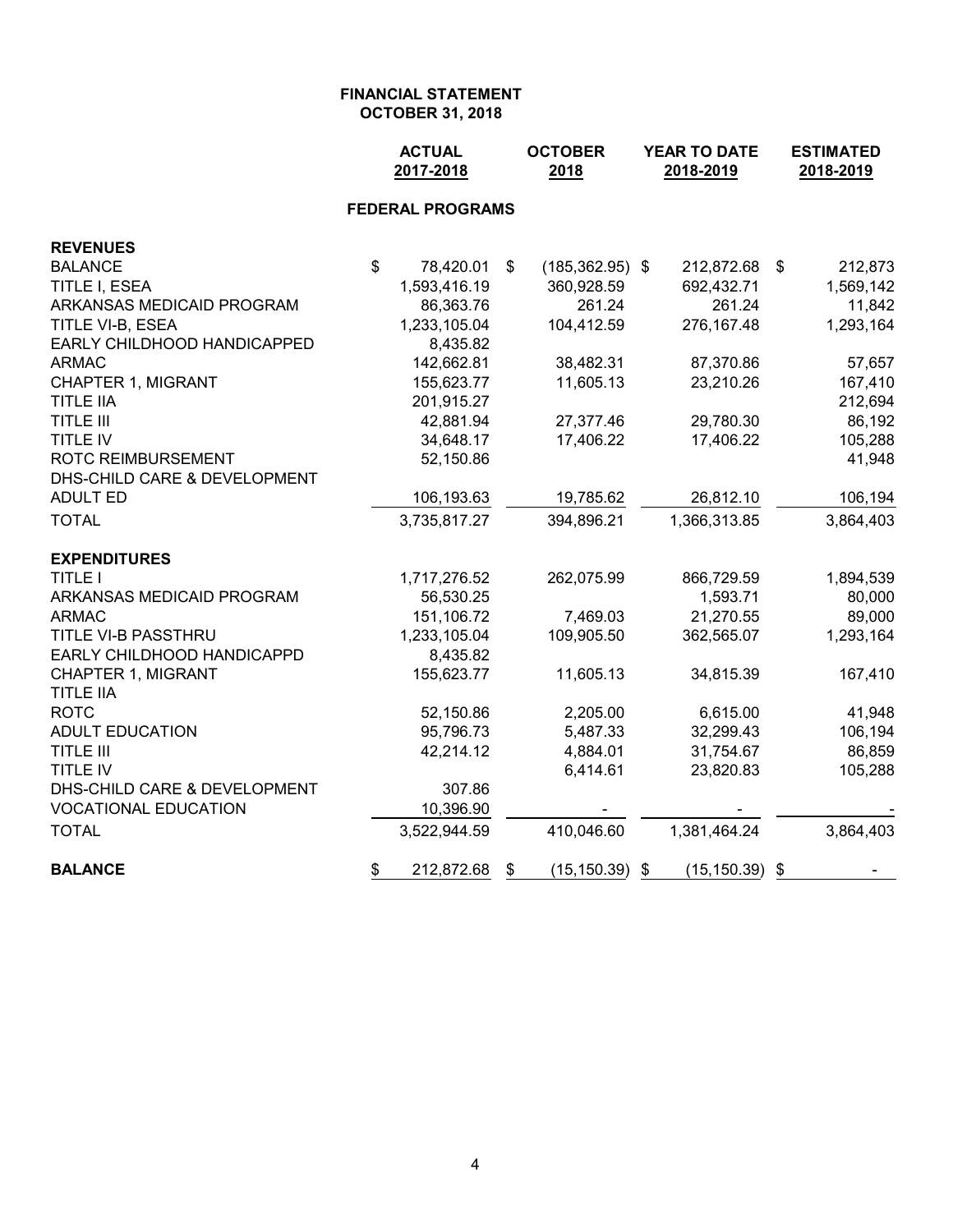|                                    |                             | <b>OCTOBER</b><br><b>ACTUAL</b><br>2017-2018<br>2018 |    | YEAR TO DATE<br>2018-2019 |    |                 | <b>ESTIMATED</b><br>2018-2019 |                 |  |  |
|------------------------------------|-----------------------------|------------------------------------------------------|----|---------------------------|----|-----------------|-------------------------------|-----------------|--|--|
|                                    | <b>SCHOOL LUNCH PROGRAM</b> |                                                      |    |                           |    |                 |                               |                 |  |  |
| <b>REVENUES</b>                    |                             |                                                      |    |                           |    |                 |                               |                 |  |  |
| <b>BALANCE</b>                     | \$                          | 777,249.11                                           | \$ | 705,248.86                | \$ | 840,932.29 \$   |                               | 840,932         |  |  |
| <b>LUNCH &amp; BREAKFAST SALES</b> |                             | 375,828.57                                           |    | 41,024.36                 |    | 93,701.36       |                               | 277,000         |  |  |
| <b>REIMBURSEMENT</b>               |                             | 2,260,981.21                                         |    |                           |    | 132,645.66      |                               | 2,279,713       |  |  |
| <b>LOANS RECEIVED (REPAID)</b>     |                             |                                                      |    |                           |    |                 |                               |                 |  |  |
| <b>OTHER INCOME</b>                |                             | 130,474.46                                           |    | 3,192.86                  |    | 23,816.71       |                               | 156,185         |  |  |
| <b>TOTAL</b>                       |                             | 3,544,533.35                                         |    | 749,466.08                |    | 1,091,096.02    |                               | 3,553,830       |  |  |
| <b>EXPENDITURES</b>                |                             |                                                      |    |                           |    |                 |                               |                 |  |  |
| <b>SALARIES</b>                    |                             | 1,171,102.87                                         |    | 100,754.36                |    | 322,847.65      |                               | 1,247,712       |  |  |
| <b>BENEFITS</b>                    |                             | 327,082.83                                           |    | 28,484.75                 |    | 90,386.10       |                               | 352,685         |  |  |
| <b>FOOD PURCHASES</b>              |                             | 905,841.49                                           |    | 101,052.83                |    | 148,402.45      |                               | 775,563         |  |  |
| <b>OTHER EXPENSES</b>              |                             | 299,573.87                                           |    | 16,148.49                 |    | 26,434.17       |                               | 261,918         |  |  |
| <b>TOTAL</b>                       |                             | 2,703,601.06                                         |    | 246,440.43                |    | 588,070.37      |                               | 2,637,878       |  |  |
| <b>BALANCE</b>                     | \$                          | 840,932.29                                           | \$ | 503,025.65                | \$ | 503,025.65      |                               | 915,952         |  |  |
| <b>TOTAL BALANCES</b>              |                             | \$20,474,718.66                                      |    | \$17,738,621.76           |    | \$17,738,621.76 |                               | \$12,356,586.00 |  |  |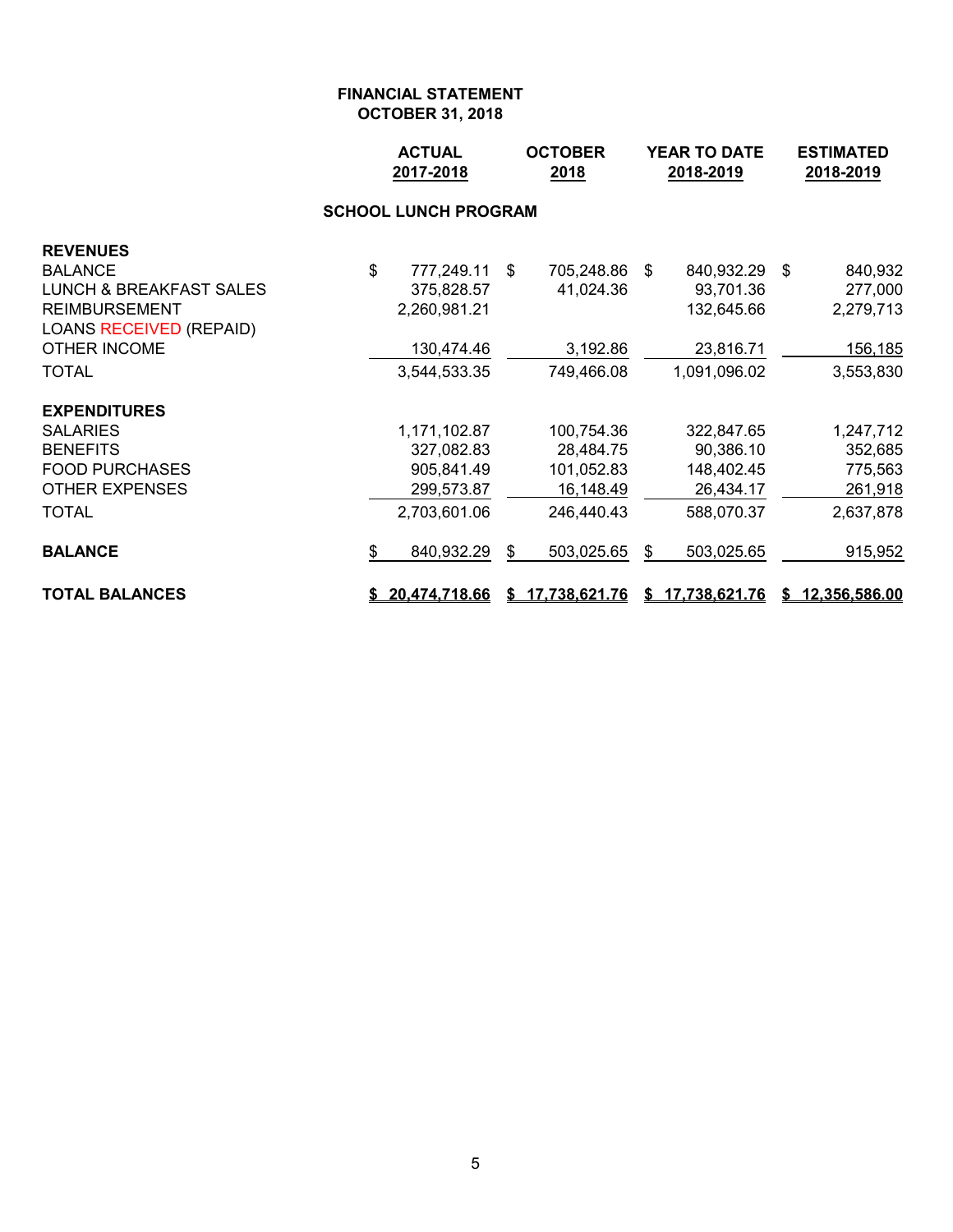| <b>ACTUAL</b> | <b>OCTOBER</b> | <b>YEAR TO DATE</b> |
|---------------|----------------|---------------------|
| 2017-2018     | 2018           | 2018-2019           |

## **SCHOOL ACTIVITY ACCOUNTS**

| <b>REVENUES</b>                 |                  |                  |    |            |
|---------------------------------|------------------|------------------|----|------------|
| <b>BALANCE</b>                  | \$<br>590,225.22 | \$<br>648,705.48 | -S | 624,151.40 |
| <b>ADMISSIONS</b>               | 187,561.96       | 36,366.76        |    | 78,984.19  |
| SCHOOL SPONSORED SALES          | 143,488.87       | 14,766.96        |    | 49,923.01  |
| STUDENT SPONSORED SALES         | 189,497.25       | 17,886.64        |    | 52,525.26  |
| OTHER STUDENT ACTIVITIES        | 216,247.03       | 9,523.02         |    | 56,066.21  |
| OTHER COMMUNITY SERVICES        | 18,108.66        | 5,126.00         |    | 14,691.94  |
| <b>PRIVATE CONTRIBUTIONS</b>    | 186,865.18       | 19,807.89        |    | 62,333.83  |
| <b>MISCELLANEOUS</b>            | 52,146.27        | 1,696.06         |    | 8,175.45   |
| TOTAL                           | 1,584,140.44     | 753,878.81       |    | 946,851.29 |
| <b>EXPENDITURES</b>             |                  |                  |    |            |
| <b>PURCHASES SERVICES</b>       | 285,045.92       | 31,617.86        |    | 87,712.64  |
| <b>SUPPLIES &amp; MATERIALS</b> | 537,819.04       | 54,023.17        |    | 176,427.73 |
| <b>FIXED ASSETS</b>             | 58,252.85        | 3,765.46         |    | 8,032.69   |
| <b>DUES &amp; FEES</b>          | 78,871.23        | 994.35           |    | 11,200.26  |
|                                 | 959,989.04       | 90,400.84        |    | 283,373.32 |
| <b>BALANCE</b>                  | 624,151.40       | 663,477.97       |    | 663,477.97 |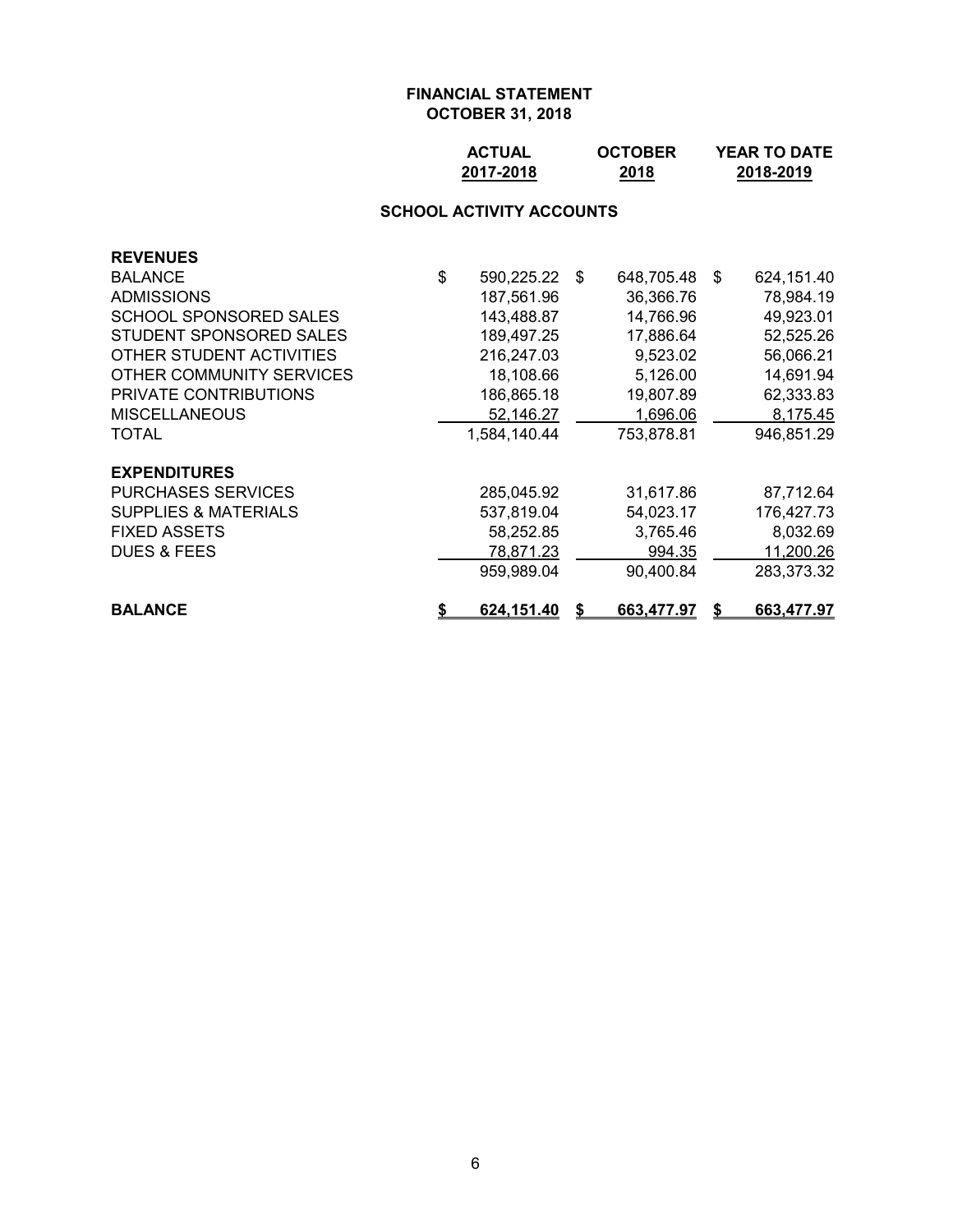#### **CITIZENS BANK ACCOUNT BALANCES OCTOBER 31, 2018**

CHECKING ACCOUNT #0376886401 \$ 5,396,057.90

#### **SCHEDULE OF INVESTMENTS OCTOBER 31, 2018**

| PURCHASED CERTIFICATE OF DEPOSIT 12/01/2017<br>IN THE AMOUNT OF \$1,877,945.63 AT A RATE OF .35%<br>MATURING 12/01/2018 | \$ | 1,883,427.15 |
|-------------------------------------------------------------------------------------------------------------------------|----|--------------|
| PURCHASED CERTIFICATE OF DEPOSIT 10/04/2018<br>IN THE AMOUNT OF \$8,059,925.00 AT A RATE OF 1.30%                       |    |              |
| MATURING 11/04/2018                                                                                                     | S. | 8,068,536.97 |
|                                                                                                                         | S. | 9,951,964.12 |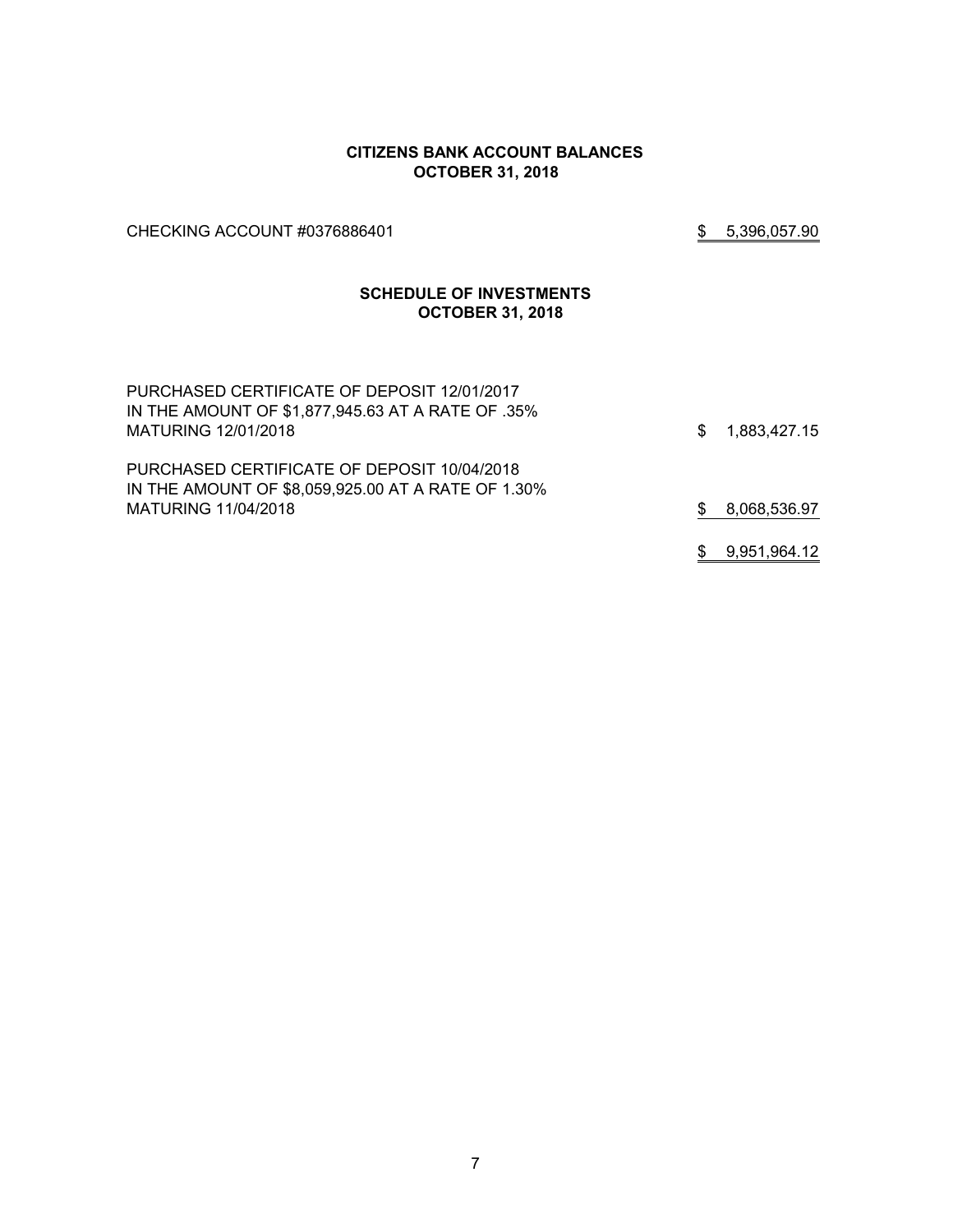# **MISCELLANEOUS INCOME ACCOUNT ANALYSIS OCTOBER 2018**

| <b>OPERATING FUNDS</b>                               | <b>OCTOBER</b>   | YEAR TO DATE     |
|------------------------------------------------------|------------------|------------------|
| <b>G/T ADVANCED PLACEMENT</b>                        |                  |                  |
| <b>ISEP GRANT</b>                                    |                  |                  |
| <b>RISE ACADEMY</b>                                  |                  |                  |
| PRIVATE DONATIONS                                    |                  |                  |
| PRESCHOOL AFTER HOURS CARE                           |                  |                  |
| <b>EARLY CARE &amp; EDUCATION GRANT</b>              |                  |                  |
| AR SCHOOL RECOGNITION                                |                  |                  |
| GENERAL IMPROVEMENT FUND GRANT-ADULT ED              |                  |                  |
| NEW CTE PROGRAM START UP GRANTS                      |                  | (43, 745.25)     |
| <b>FACILITIES &amp; TRANSPORTATION REIMBURSEMENT</b> | 1,891.81         | 7,956.25         |
| PERCENTAGE THEATER ADMISSIONS                        |                  |                  |
| <b>COTTON GALLERY ROYALTIES</b>                      |                  |                  |
| <b>HALL OF HONOR</b>                                 | 210.00           | 210.00           |
| <b>REIMBURSEMENT FEES</b>                            | (665.22)         |                  |
| PRIOR YEAR LUNCH CHARGES                             |                  |                  |
| <b>GAME &amp; FISH GRANT</b>                         |                  |                  |
| <b>REFUND PRIOR YEAR EXPENSES</b>                    |                  | 19,579.48        |
| CAREER NEW PROGRAM START UP                          |                  |                  |
| EMPLOYEE JURY/SUBPOENA FEES                          | 85.00            | 190.00           |
| HANNA OIL-GAS & ROYALTY                              |                  |                  |
| STEPHENS PRODUCTION-GAS ROYALTIES                    |                  |                  |
| WAELDER OIL & GAS-GAS ROYALTIES                      |                  |                  |
| <b>XTO ENERGY-GAS ROYALTY</b>                        | 364.86           | 1,261.71         |
| SALE OF FIXED ASSETS & SUPPLIES                      | 2,275.00         | 2,525.01         |
| <b>REBATE</b>                                        |                  |                  |
| ATU-REIMBURSEMENT CONCURRENT CREDIT                  | 382,221.00       | 382,221.00       |
| <b>JATC-FEES</b>                                     |                  |                  |
| PAYROLL REIMBURSEMENT-TRANSFER                       | 930.62           | 930.62           |
| PAYROLL REIMBURSEMENT-C COCHRAN                      |                  |                  |
| FEDERAL FLOOD CONTROL                                |                  | 85.97            |
| FEDERAL MINERAL LEASE                                |                  | 5.87             |
| PROPERTY DAMAGES REIMBURSEMENTS                      | 155.00           | 155.00           |
| ETS HONORARIUM                                       |                  | 780.00           |
| <b>USAC E-RATE</b>                                   | 2,155.43         | 2,155.43         |
| <b>BLUEBIRD WNC445 SPECTRUM LEASE</b>                |                  |                  |
|                                                      |                  |                  |
| <b>TOTAL</b>                                         |                  |                  |
|                                                      | \$<br>389,623.50 | 374,311.09<br>\$ |